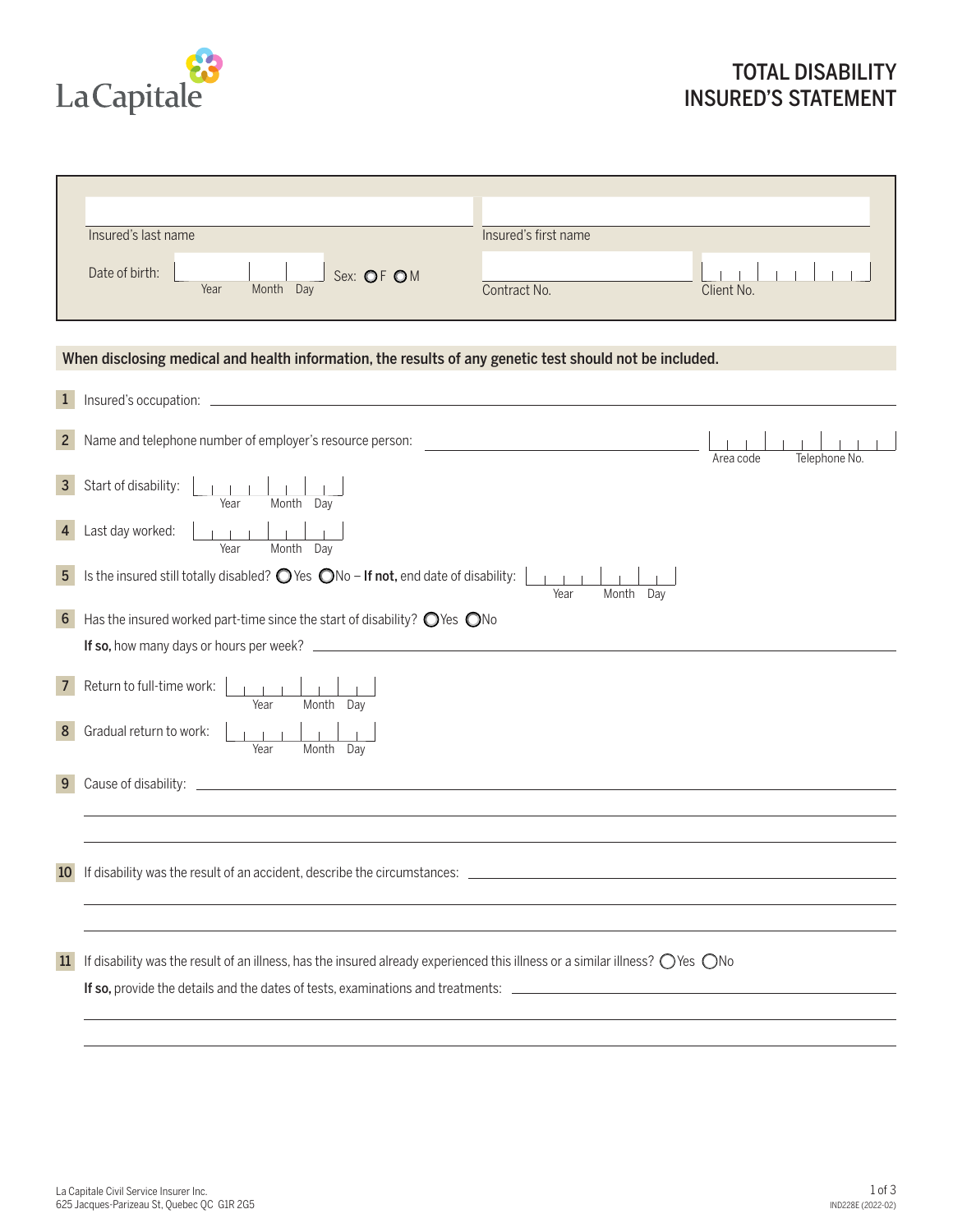

## 12 Name and address of the insured's family physician:

|    | Name of physician                                  |                |                      |
|----|----------------------------------------------------|----------------|----------------------|
|    | Address (No., street, city, province)              |                | Postal code          |
| 13 | Names and addresses of other physicians consulted: |                |                      |
|    | Name                                               | <b>Address</b> | Date of consultation |
|    |                                                    |                | Month<br>Year<br>Day |
|    |                                                    |                | Month<br>Year<br>Day |
|    |                                                    |                | Year<br>Month<br>Day |

14 Names and addresses of hospitals or institutions where the insured was treated or hospitalized:

| Name (hospital or institution)<br>Address (No., street, city, province)<br>$\sim 1-1-1$ .<br>$\mathbf{1}$ and $\mathbf{1}$ and $\mathbf{1}$<br>Length of hospitalization: From<br>to<br>Month Day<br>Month Day<br>Year<br>Year | Postal code |
|--------------------------------------------------------------------------------------------------------------------------------------------------------------------------------------------------------------------------------|-------------|
| Name (hospital or institution)<br>Address (No., street, city, province)<br>$-1 - 1 - 1$<br>Length of hospitalization: From<br>to<br>Month Day<br>Month Day<br>Year<br>Year                                                     | Postal code |
| Name (hospital or institution)<br>Address (No., street, city, province)<br>$\sim 1-1$ .<br>Length of hospitalization: From<br>to<br>Month Day<br>Month Day<br>Year<br>Year                                                     | Postal code |